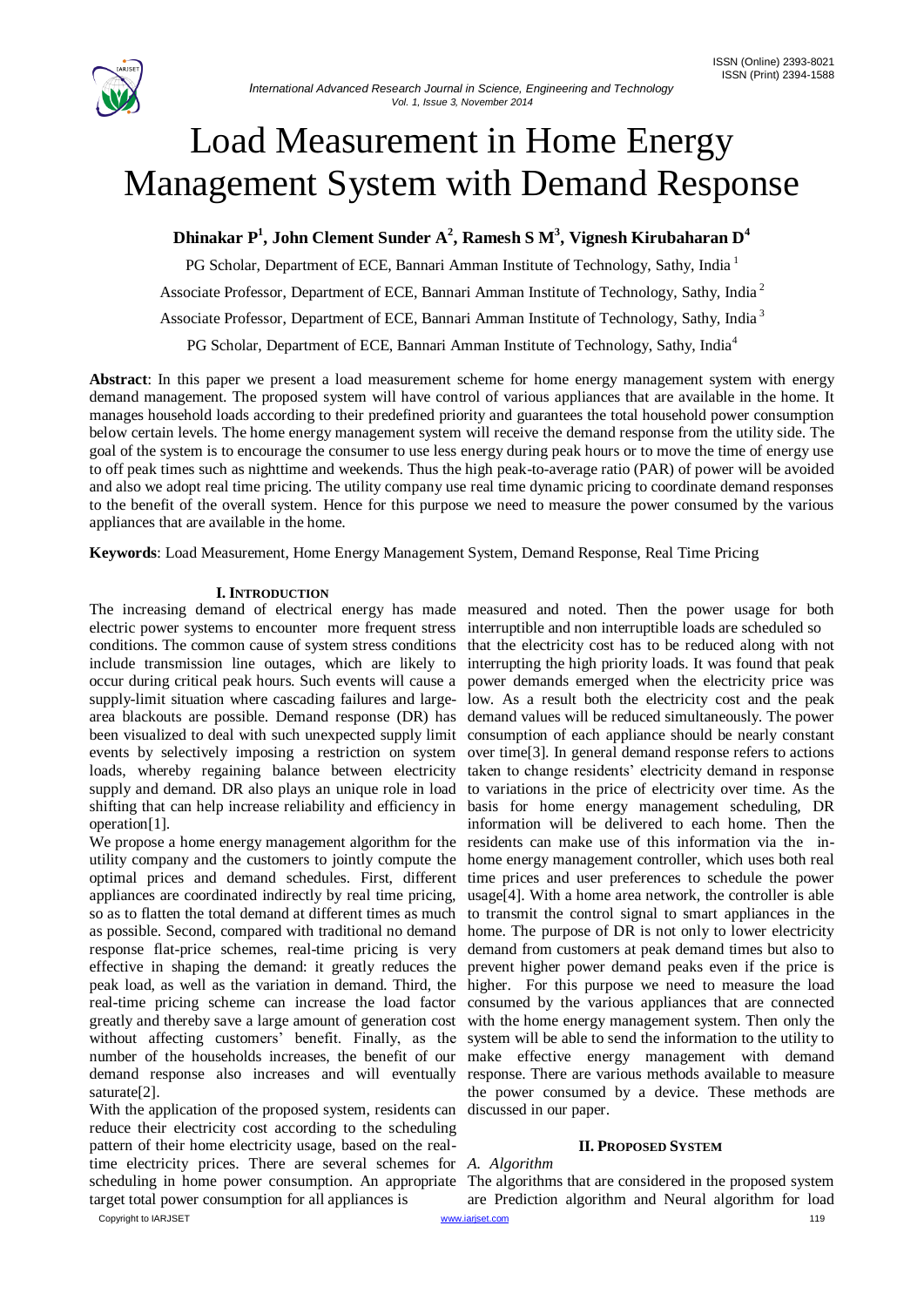

sensing and measurement. Then with the Greedy iterative In electrical engineering based automatic systems, an algorithm, Consumer will adjust their load according to isolator is also called as a disconnector, disconnect switch used to implement the demand response algorithm and provides an interface between the appliances, sensors and the controller. And distributed algorithm finds the optimal energy consumption schedule. This algorithm no longer converges, as every user tries to schedule the appliance to minimize his own cost, thereby increasing the overall cost of the electricity due to an aggregated impact of their personal behavior[9].

## *B. Block Diagram*



Fig 1: Basic Home Energy Management System

The above block diagram describes the operation of the proposed system. Here the load measurement is carried out at the appliances side with power measurement unit.

# **III. COMPONENT DESCRIPTION**

## *A. Data distributing unit*

The data distributing unit is used to transfer the demand response information from the utility company to the end user. The home energy management system is fed by the data from the data distributing unit. The real time pricing details will be calculated by the energy management system with the received demand response details.

# *B. Communication Interface*

Here we use Wi-Fi as the communication interface. Wi-Fi is a local area wireless technology that allows an electronic device to exchange data or connect to the processing. The components of data acquisition systems internet using 2.4 GHz UHF and 5 GHz SHF radio waves. A Wi-Fi-enabled device can connect to the Internet when within range of a wireless network which is configured to permit this. The coverage of one or more (interconnected) access points called hotspots can extend from an area as small as a few rooms to as large as many square  $\bullet$ kilometers. Coverage in the larger area may require a group of access points with overlapping coverage.

## *C. Controller*

The controller is used in the proposed system to turn ON and OFF various appliances used as per the demand response received from the utility side. To demonstrate the simulation we have here used PIC16F877A. The various loads like washing machine, air conditioner, lights, heater, etc., are controlled using the proposed system.

Here lights are given with higher priority whereas the rest of the appliances are given least priority. These least priority appliances will be operated when there is low peak to average ratio. Thus the effective demand response management is obtained with our system[5].

*D. Isolator*

the cost price. Programmable Logic Controller (PLC) is or isolator switch. It is used to ensure that an electrical circuit is completely de-energised for service or maintenance. Such switches are often found in electrical distribution and certain industrial applications, where machinery must have its source of driving power removed for control or repair operations.

> But here to turn OFF the various appliances that are connected to the energy management system we use the isolator switch to disconnect the loads during peak times. The disconnector is usually intended for normal control operations. Isolators can be operated either manually or automatically[6].

#### *E. Current Sensor*

A current sensor is a device that detects electrical current (AC or DC) in a wire, and generates a signal proportional to it. The generated signal could be analog voltage or current or even digital output.

It can be then utilized to display the measured current in an ammeter or can be stored for further analysis in a data acquisition system or can be utilized for control purpose.



Fig 2:Basic current sensor unit

## *F. Data Acquisition*

Data acquisition is the process of sampling signals that measure real world physical conditions and converting the resulting samples into digital numeric values that can be manipulated by a computer. Data acquisition systems (abbreviated with the acronym DAS or DAQ) typically convert analog waveforms into digital values for include:

- Sensors that convert physical parameters to electrical signals.
- Signal conditioning circuitry to convert sensor signals into a form that can be converted to digital values.
- Analog-to-digital converters, which convert conditioned sensor signals to digital values.

Data acquisition applications are controlled by software programs developed using various general purpose programming languages such as BASIC, C, Fortran, Java, Lisp, Pascal.

#### *G. ADC*

An analog-to-digital converter (ADC, A/D, or A to D) is a device that converts a continuous physical quantity (usually voltage) to a digital number that represents the quantity's amplitude.

The conversion involves quantization of the input, so it necessarily introduces a small amount of error.

Instead of doing a single conversion, an ADC often performs the conversions periodically.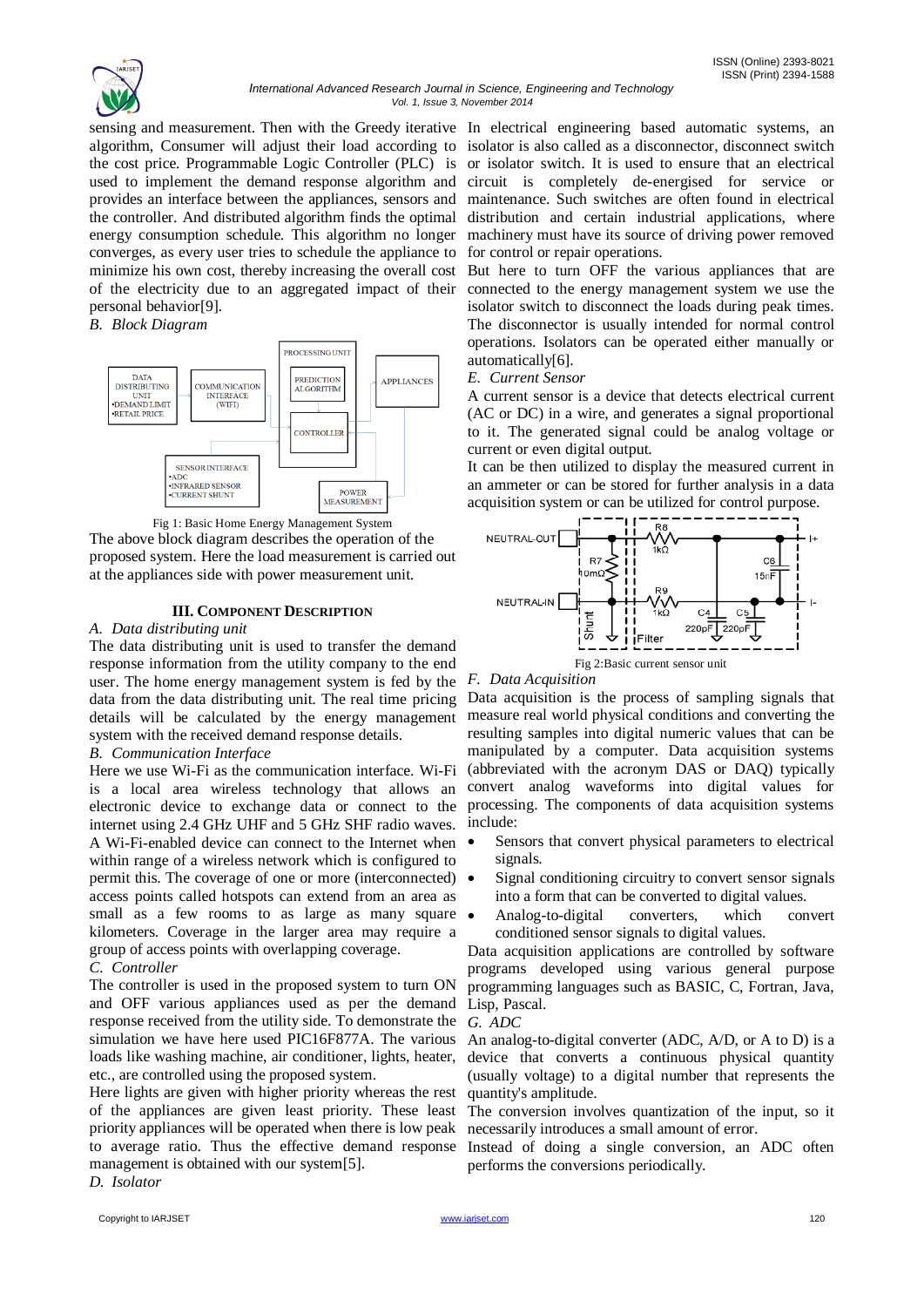

The result is a sequence of digital values that have been converted from a continuous-time and continuousamplitude analog signal to a discrete-time and discreteamplitude digital signal.

## **IV. WORKING**

The simple home energy management system is given in the following block diagram. The home energy management system receives the demand response signal from the utility side. The data centre collects the information from both utility side and user side. By using prediction and neural algorithms it calculates the effective real time price. The time when there is least demand, the price also will be low and vice versa. Thus the home energy management system will switch the appliances based on their priority[7]. When there is low peak to average ratio certain least priority loads will be turned ON thereby making effective utilization of power with managed demand response.



Fig 3: Home Energy Management System

Now the following figure describes the operation of the load measurement scheme of the proposed system. It consists of current sensing unit and current shunts. The micro controller takes control of all these units.

ADC is used to sense both the outputs from current shunt and channel output. Finally the wireless radio is used to transmit the load consumption data from the appliance to the central home energy management system.



Fig 4: Current sensing unit





Fig 5: Forecasted power and Consumed power

The above result gives the simulated output of difference between forecasted power and consumed power with respect to time. The load consumed by different appliances varies with respect to time. Then the actual difference between forecasted power and consumed power is small[8].

The following fig gives the power consumption by a number of available residuals connected to an utility grid. It is noted that during certain peak times alone the demand is higher. Hence the home energy management system will work out to reduce the load during such peak times.



Fig 6: Power consumption by Residuals